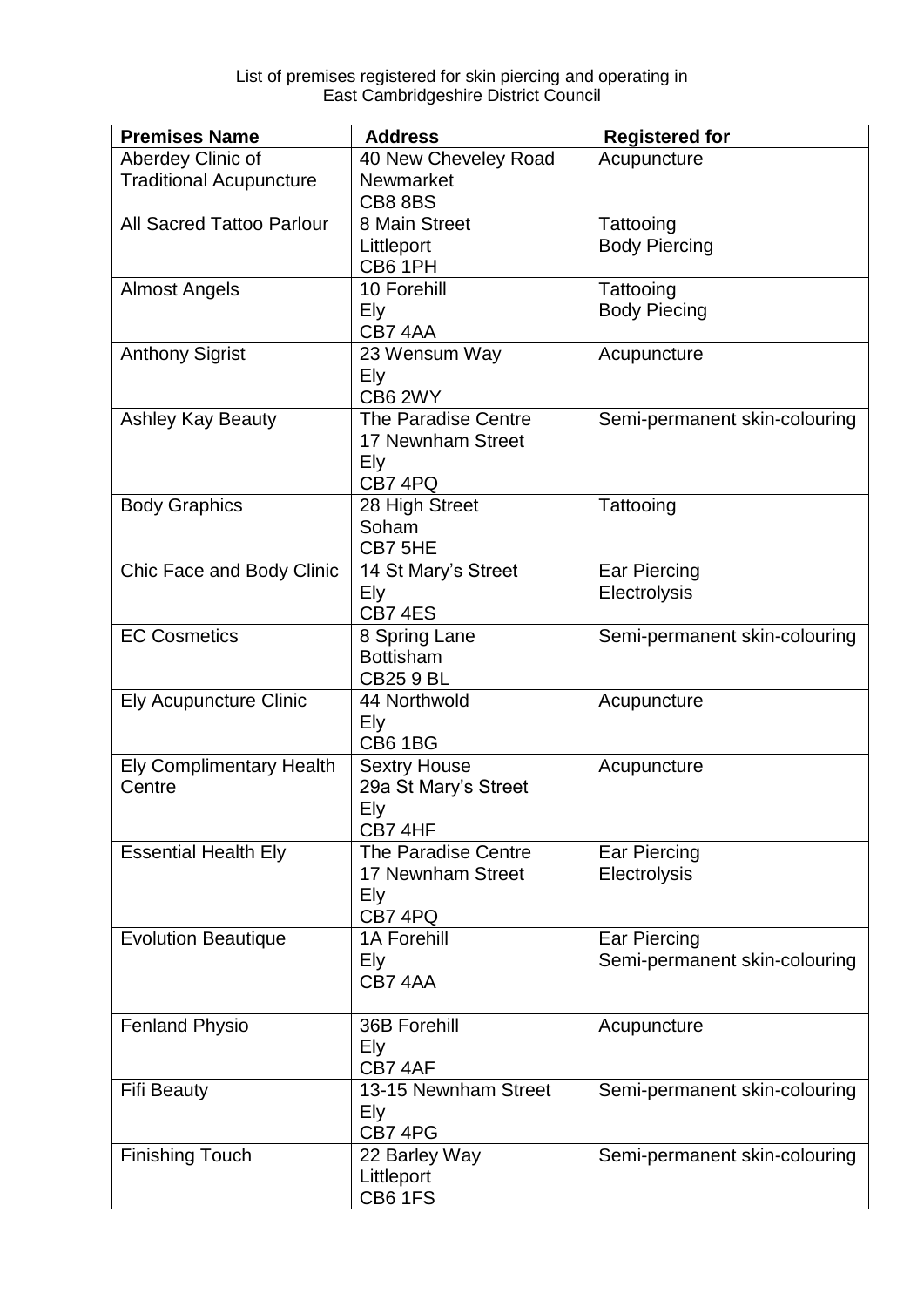| <b>Haddenham Pharmacy</b>                           | <b>I Station Road</b><br>Haddenham<br>CB63XD                       | <b>Ear Piercing</b>                           |
|-----------------------------------------------------|--------------------------------------------------------------------|-----------------------------------------------|
| Miss Helen Lee                                      | 36 Laurel Close<br>Mepal<br>CB6 2BN                                | Electrolysis                                  |
| Helpmehealme                                        | 6 Charles Graven Court<br>Ely<br>CB7 4FN                           | Acupuncture                                   |
| Ink Life                                            | 1 Dane Hill Road<br>Kennett<br>CB87XF                              | Tattooing                                     |
| Lilly's Beauty Pad                                  | 39 Church Street<br>Fordham<br>CB7 5NJ                             | Ear Piercing                                  |
| <b>Orchard Skin Clinic</b>                          | 47 Aldreth Road<br>Haddenham<br>CB6 3PW                            | Semi-permanent skin-colouring<br>Electrolysis |
| Peter O' Sullivan House                             | <b>7A Snailwell Road</b><br>Newmarket<br>CB8 7NU                   | Acupuncture                                   |
| <b>Philip Carter</b>                                | 23 The Vineyards<br>Ely<br><b>CB7 4QG</b>                          | Acupuncture                                   |
| <b>Princess of Wales Hospital</b>                   | Lynn Road<br>Ely<br>CB6 1DN                                        | Acupuncture                                   |
| Pure Ely                                            | 4-8 Three Cups Walk<br>Ely<br>CB7 4AN                              | Ear Piercing<br>Semi-permanent skin-colouring |
| Rebecca Case-Upton                                  | CB7                                                                | Acupuncture                                   |
| Ruby & Rose Beauty                                  | 6 Sedgeway Business<br>Park<br>Witchford<br>CB6 2HY                | Electrolysis<br>Semi-permanent skin-colouring |
| <b>Skinfolk</b>                                     | 107A Clay Street<br>Soham<br>CB7 5HL                               | Tattooing                                     |
| Skin & Body Wellness                                | 10 Short Road<br>Stretham<br><b>CB6 3LS</b>                        | Electrolysis                                  |
| Spa Ely                                             | 35 Forehill<br>Ely<br>CB7 4AA                                      | Semi-permanent skin-<br>colouring             |
| Studio 3                                            | 3 Chequer Lane<br>Ely<br>CB7 4LN                                   | Ear Piercing                                  |
| <b>Sutton Complimentary</b><br><b>Health Centre</b> | <b>Sphere House</b><br>22a High Street<br><b>Sutton</b><br>CB6 2RB | Acupuncture                                   |